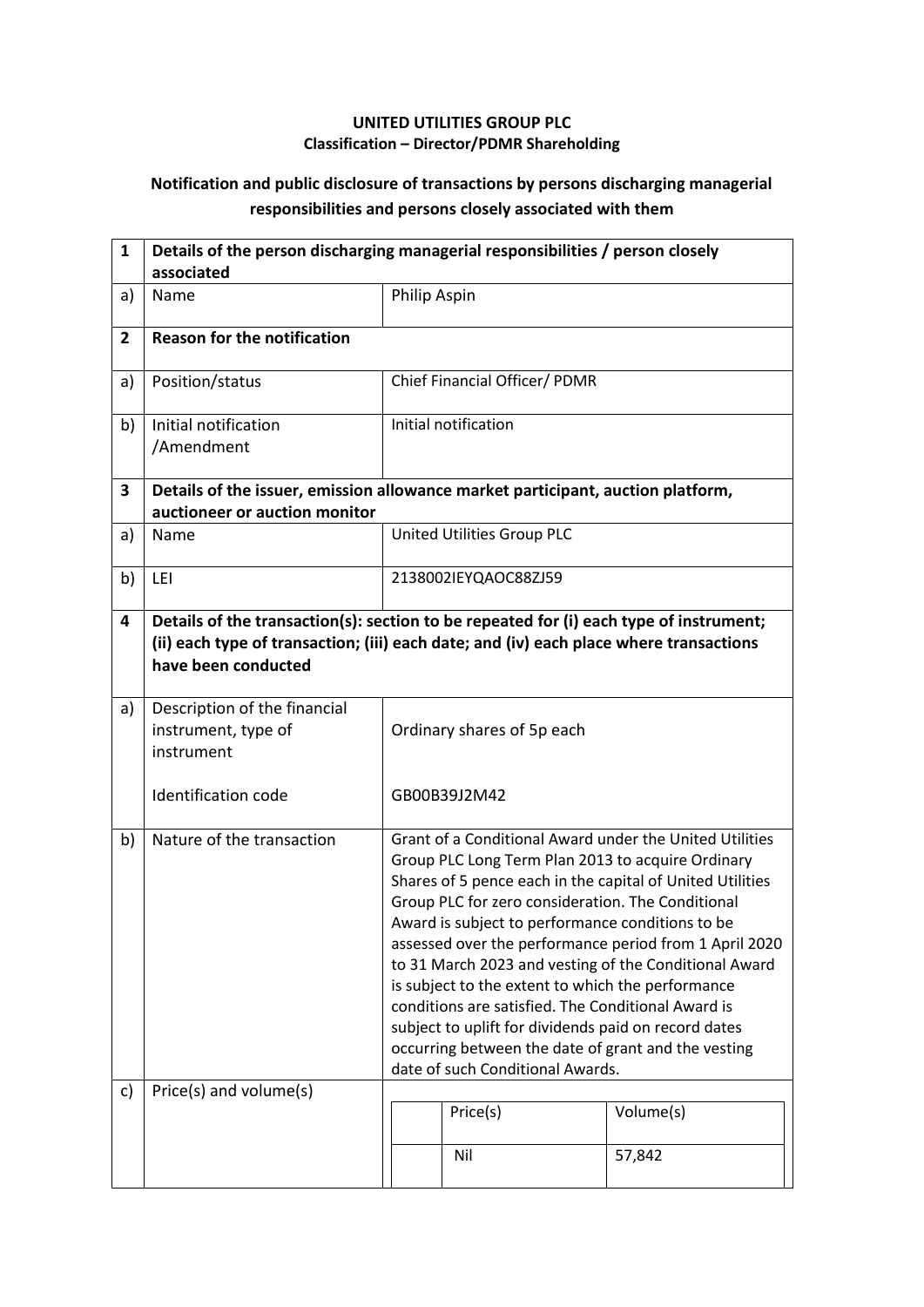| $\mathsf{d}$ ) | Aggregated information         |                              |                  |  |  |
|----------------|--------------------------------|------------------------------|------------------|--|--|
|                | - Aggregated volume<br>- Price | Aggregated volume            | Aggregated price |  |  |
|                |                                | 57,842                       | Nil              |  |  |
| e)             | Date of the transaction        | 2020-11-30                   |                  |  |  |
|                | Place of the transaction       | London Stock Exchange (XLON) |                  |  |  |

| $\mathbf{1}$   | Details of the person discharging managerial responsibilities / person closely |                                                                                                                                                                                                                                                                                                                                                                                                                                                                                                                  |  |  |  |
|----------------|--------------------------------------------------------------------------------|------------------------------------------------------------------------------------------------------------------------------------------------------------------------------------------------------------------------------------------------------------------------------------------------------------------------------------------------------------------------------------------------------------------------------------------------------------------------------------------------------------------|--|--|--|
|                | associated                                                                     |                                                                                                                                                                                                                                                                                                                                                                                                                                                                                                                  |  |  |  |
| a)             | Name                                                                           | Louise Beardmore                                                                                                                                                                                                                                                                                                                                                                                                                                                                                                 |  |  |  |
| $\overline{2}$ | <b>Reason for the notification</b>                                             |                                                                                                                                                                                                                                                                                                                                                                                                                                                                                                                  |  |  |  |
| a)             | Position/status                                                                | <b>Customer Services and People Director/PDMR</b>                                                                                                                                                                                                                                                                                                                                                                                                                                                                |  |  |  |
| b)             | Initial notification                                                           | Initial notification                                                                                                                                                                                                                                                                                                                                                                                                                                                                                             |  |  |  |
|                | /Amendment                                                                     |                                                                                                                                                                                                                                                                                                                                                                                                                                                                                                                  |  |  |  |
| 3              |                                                                                | Details of the issuer, emission allowance market participant, auction platform,                                                                                                                                                                                                                                                                                                                                                                                                                                  |  |  |  |
|                | auctioneer or auction monitor                                                  |                                                                                                                                                                                                                                                                                                                                                                                                                                                                                                                  |  |  |  |
| a)             | Name                                                                           | United Utilities Group PLC                                                                                                                                                                                                                                                                                                                                                                                                                                                                                       |  |  |  |
| b)             | LEI                                                                            | 2138002IEYQAOC88ZJ59                                                                                                                                                                                                                                                                                                                                                                                                                                                                                             |  |  |  |
| 4              | have been conducted                                                            | Details of the transaction(s): section to be repeated for (i) each type of instrument;<br>(ii) each type of transaction; (iii) each date; and (iv) each place where transactions                                                                                                                                                                                                                                                                                                                                 |  |  |  |
| a)             | Description of the financial<br>instrument, type of<br>instrument              | Ordinary shares of 5p each                                                                                                                                                                                                                                                                                                                                                                                                                                                                                       |  |  |  |
|                | <b>Identification code</b>                                                     | GB00B39J2M42                                                                                                                                                                                                                                                                                                                                                                                                                                                                                                     |  |  |  |
| b)             | Nature of the transaction                                                      | Grant of a Conditional Award under the United Utilities<br>Group PLC Long Term Plan 2013 to acquire Ordinary<br>Shares of 5 pence each in the capital of United Utilities<br>Group PLC for zero consideration. The Conditional<br>Award is subject to performance conditions to be<br>assessed over the performance period from 1 April 2020<br>to 31 March 2023 and vesting of the Conditional Award<br>is subject to the extent to which the performance<br>conditions are satisfied. The Conditional Award is |  |  |  |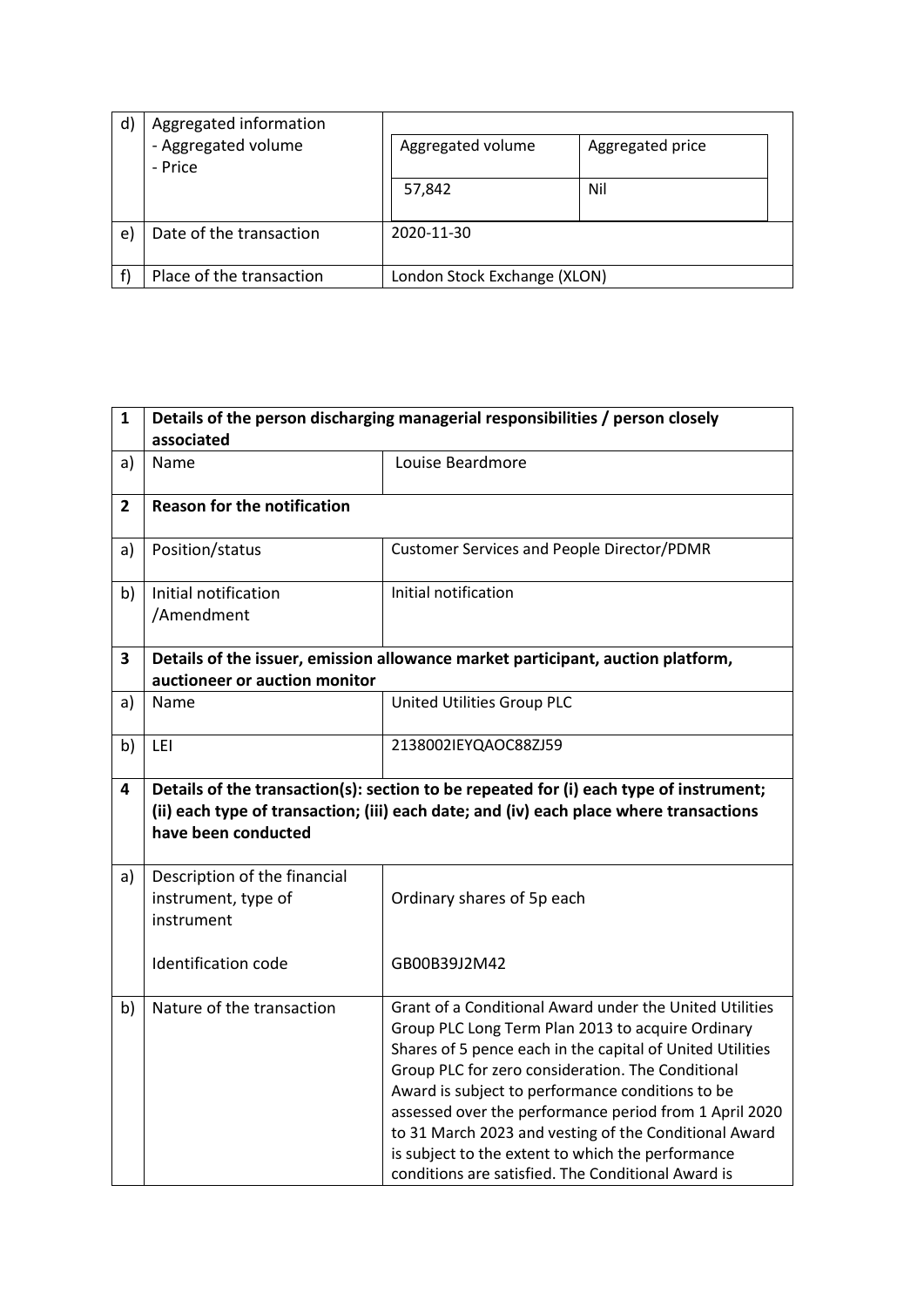|    |                                                          | subject to uplift for dividends paid on record dates<br>occurring between the date of grant and the vesting<br>date of such Conditional Awards. |                         |  |  |
|----|----------------------------------------------------------|-------------------------------------------------------------------------------------------------------------------------------------------------|-------------------------|--|--|
| c) | Price(s) and volume(s)                                   | Price(s)<br>Volume(s)<br>Nil<br>21,802                                                                                                          |                         |  |  |
| d) | Aggregated information<br>- Aggregated volume<br>- Price | Aggregated volume<br>21,802                                                                                                                     | Aggregated price<br>Nil |  |  |
| e) | Date of the transaction                                  | 2020-11-30                                                                                                                                      |                         |  |  |
| f) | Place of the transaction                                 | London Stock Exchange (XLON)                                                                                                                    |                         |  |  |

| $\mathbf{1}$   | Details of the person discharging managerial responsibilities / person closely<br>associated                                                                                                            |                                                                                                                                                                           |  |  |  |  |  |
|----------------|---------------------------------------------------------------------------------------------------------------------------------------------------------------------------------------------------------|---------------------------------------------------------------------------------------------------------------------------------------------------------------------------|--|--|--|--|--|
| a)             | Name                                                                                                                                                                                                    | James Bullock                                                                                                                                                             |  |  |  |  |  |
| $\overline{2}$ | <b>Reason for the notification</b>                                                                                                                                                                      |                                                                                                                                                                           |  |  |  |  |  |
| a)             | Position/status                                                                                                                                                                                         | Strategy and Regulation Director/PDMR                                                                                                                                     |  |  |  |  |  |
| b)             | Initial notification<br>/Amendment                                                                                                                                                                      | Initial notification                                                                                                                                                      |  |  |  |  |  |
| 3              | auctioneer or auction monitor                                                                                                                                                                           | Details of the issuer, emission allowance market participant, auction platform,                                                                                           |  |  |  |  |  |
| a)             | Name                                                                                                                                                                                                    | United Utilities Group PLC                                                                                                                                                |  |  |  |  |  |
| b)             | LEI                                                                                                                                                                                                     | 2138002IEYQAOC88ZJ59                                                                                                                                                      |  |  |  |  |  |
| 4              | Details of the transaction(s): section to be repeated for (i) each type of instrument;<br>(ii) each type of transaction; (iii) each date; and (iv) each place where transactions<br>have been conducted |                                                                                                                                                                           |  |  |  |  |  |
| a)             | Description of the financial<br>instrument, type of<br>instrument                                                                                                                                       | Ordinary shares of 5p each                                                                                                                                                |  |  |  |  |  |
|                | <b>Identification code</b>                                                                                                                                                                              | GB00B39J2M42                                                                                                                                                              |  |  |  |  |  |
| b)             | Nature of the transaction                                                                                                                                                                               | Grant of a Conditional Award under the United Utilities<br>Group PLC Long Term Plan 2013 to acquire Ordinary<br>Shares of 5 pence each in the capital of United Utilities |  |  |  |  |  |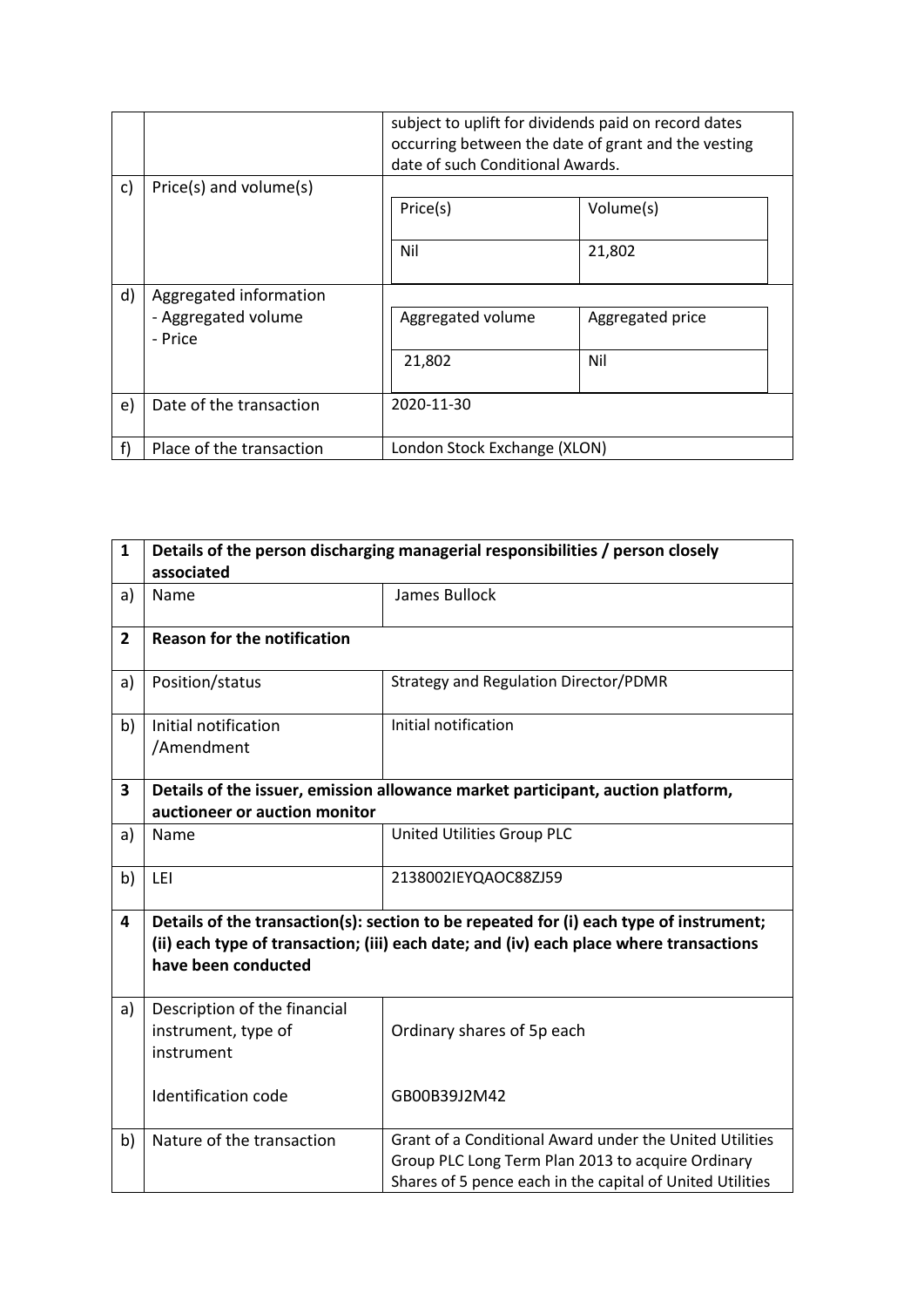|    |                          | Group PLC for zero consideration. The Conditional      |                                                       |  |  |  |
|----|--------------------------|--------------------------------------------------------|-------------------------------------------------------|--|--|--|
|    |                          | Award is subject to performance conditions to be       |                                                       |  |  |  |
|    |                          | assessed over the performance period from 1 April 2020 |                                                       |  |  |  |
|    |                          |                                                        | to 31 March 2023 and vesting of the Conditional Award |  |  |  |
|    |                          | is subject to the extent to which the performance      |                                                       |  |  |  |
|    |                          | conditions are satisfied. The Conditional Award is     |                                                       |  |  |  |
|    |                          | subject to uplift for dividends paid on record dates   |                                                       |  |  |  |
|    |                          | occurring between the date of grant and the vesting    |                                                       |  |  |  |
|    |                          | date of such Conditional Awards.                       |                                                       |  |  |  |
| c) | Price(s) and volume(s)   |                                                        |                                                       |  |  |  |
|    |                          | Price(s)                                               | Volume(s)                                             |  |  |  |
|    |                          |                                                        |                                                       |  |  |  |
|    |                          | Nil                                                    | 19,466                                                |  |  |  |
|    |                          |                                                        |                                                       |  |  |  |
| d) | Aggregated information   |                                                        |                                                       |  |  |  |
|    | - Aggregated volume      | Aggregated volume                                      | Aggregated price                                      |  |  |  |
|    | - Price                  |                                                        |                                                       |  |  |  |
|    |                          | 19,466                                                 | Nil                                                   |  |  |  |
|    |                          |                                                        |                                                       |  |  |  |
| e) | Date of the transaction  | 2020-11-30                                             |                                                       |  |  |  |
|    |                          |                                                        |                                                       |  |  |  |
| f  | Place of the transaction | London Stock Exchange (XLON)                           |                                                       |  |  |  |

| $\mathbf{1}$   | Details of the person discharging managerial responsibilities / person closely         |                                                                                        |  |  |  |
|----------------|----------------------------------------------------------------------------------------|----------------------------------------------------------------------------------------|--|--|--|
|                | associated                                                                             |                                                                                        |  |  |  |
| a)             | Name                                                                                   | <b>Simon Chadwick</b>                                                                  |  |  |  |
|                |                                                                                        |                                                                                        |  |  |  |
| $\overline{2}$ | <b>Reason for the notification</b>                                                     |                                                                                        |  |  |  |
| a)             | Position/status                                                                        | Water, Wastewater & Digital Director/PDMR                                              |  |  |  |
|                |                                                                                        |                                                                                        |  |  |  |
| b)             | Initial notification                                                                   | Initial notification                                                                   |  |  |  |
|                | /Amendment                                                                             |                                                                                        |  |  |  |
|                |                                                                                        |                                                                                        |  |  |  |
| 3              |                                                                                        | Details of the issuer, emission allowance market participant, auction platform,        |  |  |  |
|                | auctioneer or auction monitor                                                          |                                                                                        |  |  |  |
| a)             | Name                                                                                   | United Utilities Group PLC                                                             |  |  |  |
|                |                                                                                        |                                                                                        |  |  |  |
| b)             | LEI                                                                                    | 2138002IEYQAOC88ZJ59                                                                   |  |  |  |
|                |                                                                                        |                                                                                        |  |  |  |
| 4              |                                                                                        | Details of the transaction(s): section to be repeated for (i) each type of instrument; |  |  |  |
|                | (ii) each type of transaction; (iii) each date; and (iv) each place where transactions |                                                                                        |  |  |  |
|                | have been conducted                                                                    |                                                                                        |  |  |  |
|                |                                                                                        |                                                                                        |  |  |  |
|                |                                                                                        |                                                                                        |  |  |  |
|                | instrument                                                                             |                                                                                        |  |  |  |
| a)             | Description of the financial<br>instrument, type of                                    | Ordinary shares of 5p each                                                             |  |  |  |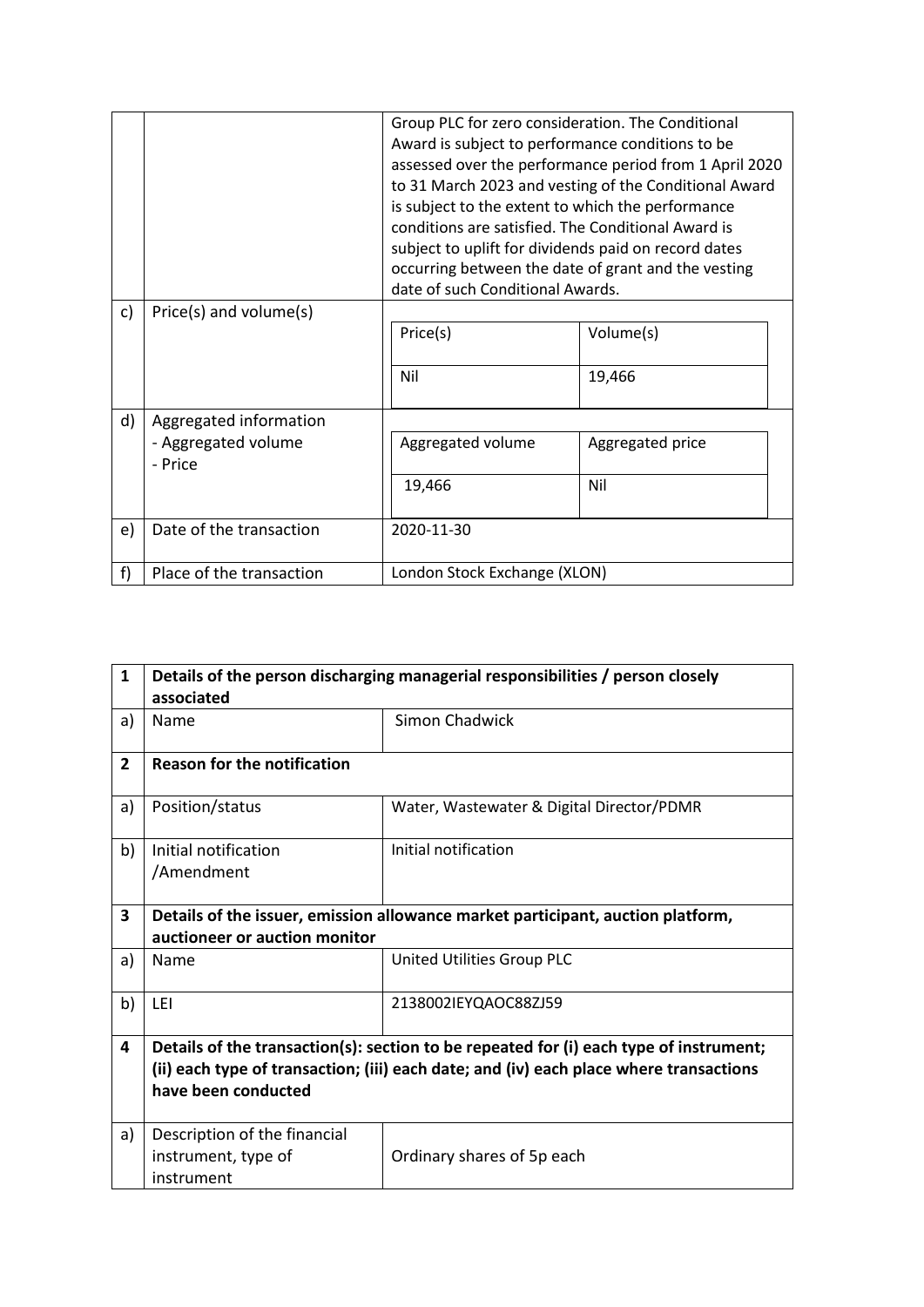|              | <b>Identification code</b>                               |                                                                                                                                                                                                                                                                                                                                                                                                                                                                                                                                                                                                                                                                     | GB00B39J2M42                 |                  |                     |  |
|--------------|----------------------------------------------------------|---------------------------------------------------------------------------------------------------------------------------------------------------------------------------------------------------------------------------------------------------------------------------------------------------------------------------------------------------------------------------------------------------------------------------------------------------------------------------------------------------------------------------------------------------------------------------------------------------------------------------------------------------------------------|------------------------------|------------------|---------------------|--|
| b)           | Nature of the transaction                                | Grant of a Conditional Award under the United Utilities<br>Group PLC Long Term Plan 2013 to acquire Ordinary<br>Shares of 5 pence each in the capital of United Utilities<br>Group PLC for zero consideration. The Conditional<br>Award is subject to performance conditions to be<br>assessed over the performance period from 1 April 2020<br>to 31 March 2023 and vesting of the Conditional Award<br>is subject to the extent to which the performance<br>conditions are satisfied. The Conditional Award is<br>subject to uplift for dividends paid on record dates<br>occurring between the date of grant and the vesting<br>date of such Conditional Awards. |                              |                  |                     |  |
| $\mathsf{C}$ | Price(s) and volume(s)                                   |                                                                                                                                                                                                                                                                                                                                                                                                                                                                                                                                                                                                                                                                     | Price(s)<br>Nil              |                  | Volume(s)<br>20,244 |  |
| d)           | Aggregated information<br>- Aggregated volume<br>- Price | Aggregated volume<br>20,244<br>Nil                                                                                                                                                                                                                                                                                                                                                                                                                                                                                                                                                                                                                                  |                              | Aggregated price |                     |  |
| e)           | Date of the transaction                                  | 2020-11-30                                                                                                                                                                                                                                                                                                                                                                                                                                                                                                                                                                                                                                                          |                              |                  |                     |  |
| f)           | Place of the transaction                                 |                                                                                                                                                                                                                                                                                                                                                                                                                                                                                                                                                                                                                                                                     | London Stock Exchange (XLON) |                  |                     |  |

| $\mathbf{1}$   | Details of the person discharging managerial responsibilities / person closely  |                                                                     |  |  |  |  |
|----------------|---------------------------------------------------------------------------------|---------------------------------------------------------------------|--|--|--|--|
|                | associated                                                                      |                                                                     |  |  |  |  |
| a)             | Name                                                                            | Kevin Fowlie                                                        |  |  |  |  |
| $\overline{2}$ | <b>Reason for the notification</b>                                              |                                                                     |  |  |  |  |
| a)             | Position/status                                                                 | Commercial, Engineering & Capital Delivery Director/<br><b>PDMR</b> |  |  |  |  |
| b)             | Initial notification<br>/Amendment                                              | Initial notification                                                |  |  |  |  |
| 3              | Details of the issuer, emission allowance market participant, auction platform, |                                                                     |  |  |  |  |
|                | auctioneer or auction monitor                                                   |                                                                     |  |  |  |  |
| a)             | Name                                                                            | United Utilities Group PLC                                          |  |  |  |  |
| b)             | LEI                                                                             | 2138002IEYQAOC88ZJ59                                                |  |  |  |  |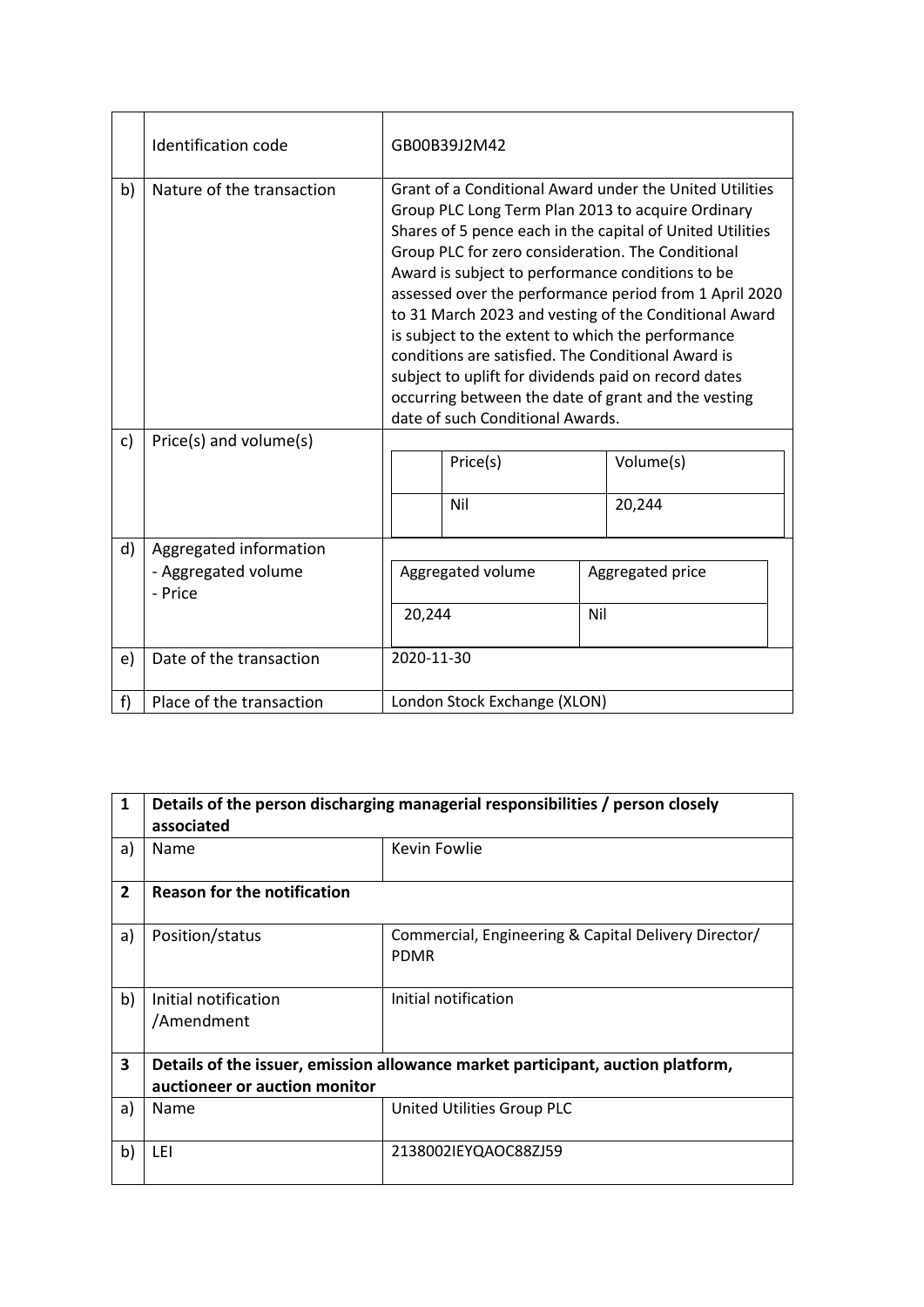| $\overline{\mathbf{4}}$ | Details of the transaction(s): section to be repeated for (i) each type of instrument;<br>(ii) each type of transaction; (iii) each date; and (iv) each place where transactions<br>have been conducted |                                                                                                                                                                                                                                                                                                                                                                                                                                                                                                                                                                                                                                                                     |                 |  |                     |  |
|-------------------------|---------------------------------------------------------------------------------------------------------------------------------------------------------------------------------------------------------|---------------------------------------------------------------------------------------------------------------------------------------------------------------------------------------------------------------------------------------------------------------------------------------------------------------------------------------------------------------------------------------------------------------------------------------------------------------------------------------------------------------------------------------------------------------------------------------------------------------------------------------------------------------------|-----------------|--|---------------------|--|
| a)                      | Description of the financial<br>instrument, type of<br>instrument                                                                                                                                       | Ordinary shares of 5p each                                                                                                                                                                                                                                                                                                                                                                                                                                                                                                                                                                                                                                          |                 |  |                     |  |
|                         | Identification code                                                                                                                                                                                     | GB00B39J2M42                                                                                                                                                                                                                                                                                                                                                                                                                                                                                                                                                                                                                                                        |                 |  |                     |  |
| b)                      | Nature of the transaction                                                                                                                                                                               | Grant of a Conditional Award under the United Utilities<br>Group PLC Long Term Plan 2013 to acquire Ordinary<br>Shares of 5 pence each in the capital of United Utilities<br>Group PLC for zero consideration. The Conditional<br>Award is subject to performance conditions to be<br>assessed over the performance period from 1 April 2020<br>to 31 March 2023 and vesting of the Conditional Award<br>is subject to the extent to which the performance<br>conditions are satisfied. The Conditional Award is<br>subject to uplift for dividends paid on record dates<br>occurring between the date of grant and the vesting<br>date of such Conditional Awards. |                 |  |                     |  |
| $\mathsf{c}$            | Price(s) and volume(s)                                                                                                                                                                                  |                                                                                                                                                                                                                                                                                                                                                                                                                                                                                                                                                                                                                                                                     | Price(s)<br>Nil |  | Volume(s)<br>18,687 |  |
| $\mathsf{d}$            | Aggregated information<br>- Aggregated volume<br>- Price                                                                                                                                                | Aggregated volume<br>Aggregated price<br>18,687<br>Nil                                                                                                                                                                                                                                                                                                                                                                                                                                                                                                                                                                                                              |                 |  |                     |  |
| e)                      | Date of the transaction                                                                                                                                                                                 | 2020-11-30                                                                                                                                                                                                                                                                                                                                                                                                                                                                                                                                                                                                                                                          |                 |  |                     |  |
| f                       | Place of the transaction                                                                                                                                                                                | London Stock Exchange (XLON)                                                                                                                                                                                                                                                                                                                                                                                                                                                                                                                                                                                                                                        |                 |  |                     |  |

| 1              | Details of the person discharging managerial responsibilities / person closely<br>associated |                        |  |  |  |
|----------------|----------------------------------------------------------------------------------------------|------------------------|--|--|--|
| a)             | Simon Gardiner<br><b>Name</b>                                                                |                        |  |  |  |
| $\overline{2}$ | <b>Reason for the notification</b>                                                           |                        |  |  |  |
| a)             | Position/status                                                                              | Company Secretary/PDMR |  |  |  |
| $\mathbf{b}$   | Initial notification<br>/Amendment                                                           | Initial notification   |  |  |  |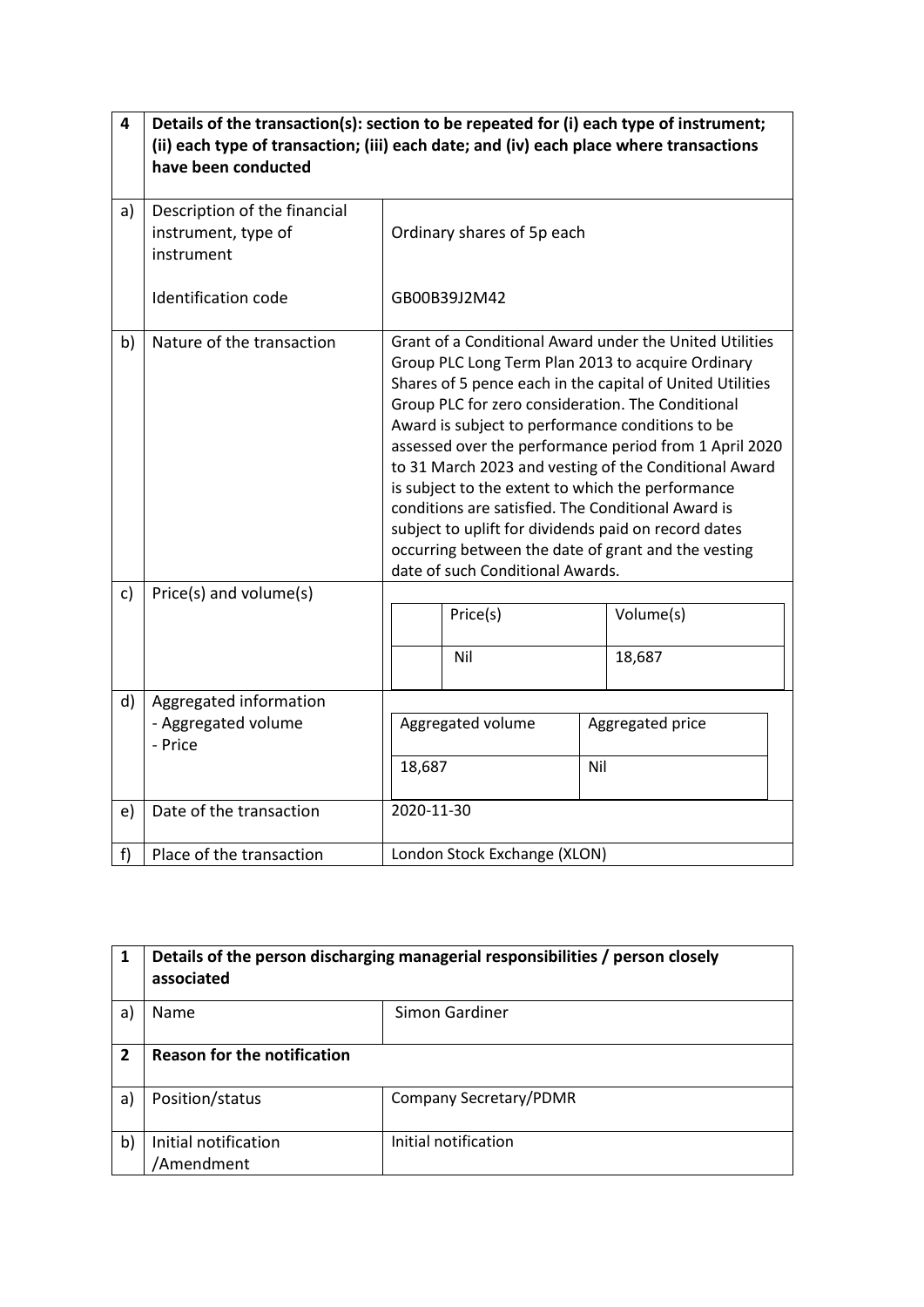| 3  | Details of the issuer, emission allowance market participant, auction platform, |                                                                                                                                                                                                                                                                                                                                                                                                                                                                                                                                                                                                                                                                     |                         |  |  |  |  |
|----|---------------------------------------------------------------------------------|---------------------------------------------------------------------------------------------------------------------------------------------------------------------------------------------------------------------------------------------------------------------------------------------------------------------------------------------------------------------------------------------------------------------------------------------------------------------------------------------------------------------------------------------------------------------------------------------------------------------------------------------------------------------|-------------------------|--|--|--|--|
|    | auctioneer or auction monitor                                                   |                                                                                                                                                                                                                                                                                                                                                                                                                                                                                                                                                                                                                                                                     |                         |  |  |  |  |
| a) | Name                                                                            | United Utilities Group PLC                                                                                                                                                                                                                                                                                                                                                                                                                                                                                                                                                                                                                                          |                         |  |  |  |  |
| b) | LEI                                                                             | 2138002IEYQAOC88ZJ59                                                                                                                                                                                                                                                                                                                                                                                                                                                                                                                                                                                                                                                |                         |  |  |  |  |
| 4  | have been conducted                                                             | Details of the transaction(s): section to be repeated for (i) each type of instrument;<br>(ii) each type of transaction; (iii) each date; and (iv) each place where transactions                                                                                                                                                                                                                                                                                                                                                                                                                                                                                    |                         |  |  |  |  |
| a) | Description of the financial<br>instrument, type of<br>instrument               | Ordinary shares of 5p each                                                                                                                                                                                                                                                                                                                                                                                                                                                                                                                                                                                                                                          |                         |  |  |  |  |
|    | <b>Identification code</b>                                                      | GB00B39J2M42                                                                                                                                                                                                                                                                                                                                                                                                                                                                                                                                                                                                                                                        |                         |  |  |  |  |
| b) | Nature of the transaction                                                       | Grant of a Conditional Award under the United Utilities<br>Group PLC Long Term Plan 2013 to acquire Ordinary<br>Shares of 5 pence each in the capital of United Utilities<br>Group PLC for zero consideration. The Conditional<br>Award is subject to performance conditions to be<br>assessed over the performance period from 1 April 2020<br>to 31 March 2023 and vesting of the Conditional Award<br>is subject to the extent to which the performance<br>conditions are satisfied. The Conditional Award is<br>subject to uplift for dividends paid on record dates<br>occurring between the date of grant and the vesting<br>date of such Conditional Awards. |                         |  |  |  |  |
| c) | Price(s) and volume(s)                                                          | Price(s)<br>Nil                                                                                                                                                                                                                                                                                                                                                                                                                                                                                                                                                                                                                                                     | Volume(s)<br>22,145     |  |  |  |  |
| d) | Aggregated information<br>- Aggregated volume<br>- Price                        | Aggregated volume<br>22,145                                                                                                                                                                                                                                                                                                                                                                                                                                                                                                                                                                                                                                         | Aggregated price<br>Nil |  |  |  |  |
| e) | Date of the transaction                                                         | 2020-11-30                                                                                                                                                                                                                                                                                                                                                                                                                                                                                                                                                                                                                                                          |                         |  |  |  |  |
| f) | Place of the transaction                                                        | London Stock Exchange (XLON)                                                                                                                                                                                                                                                                                                                                                                                                                                                                                                                                                                                                                                        |                         |  |  |  |  |

| Details of the person discharging managerial responsibilities / person closely<br>associated |                 |  |
|----------------------------------------------------------------------------------------------|-----------------|--|
| <b>Name</b>                                                                                  | Joanne Harrison |  |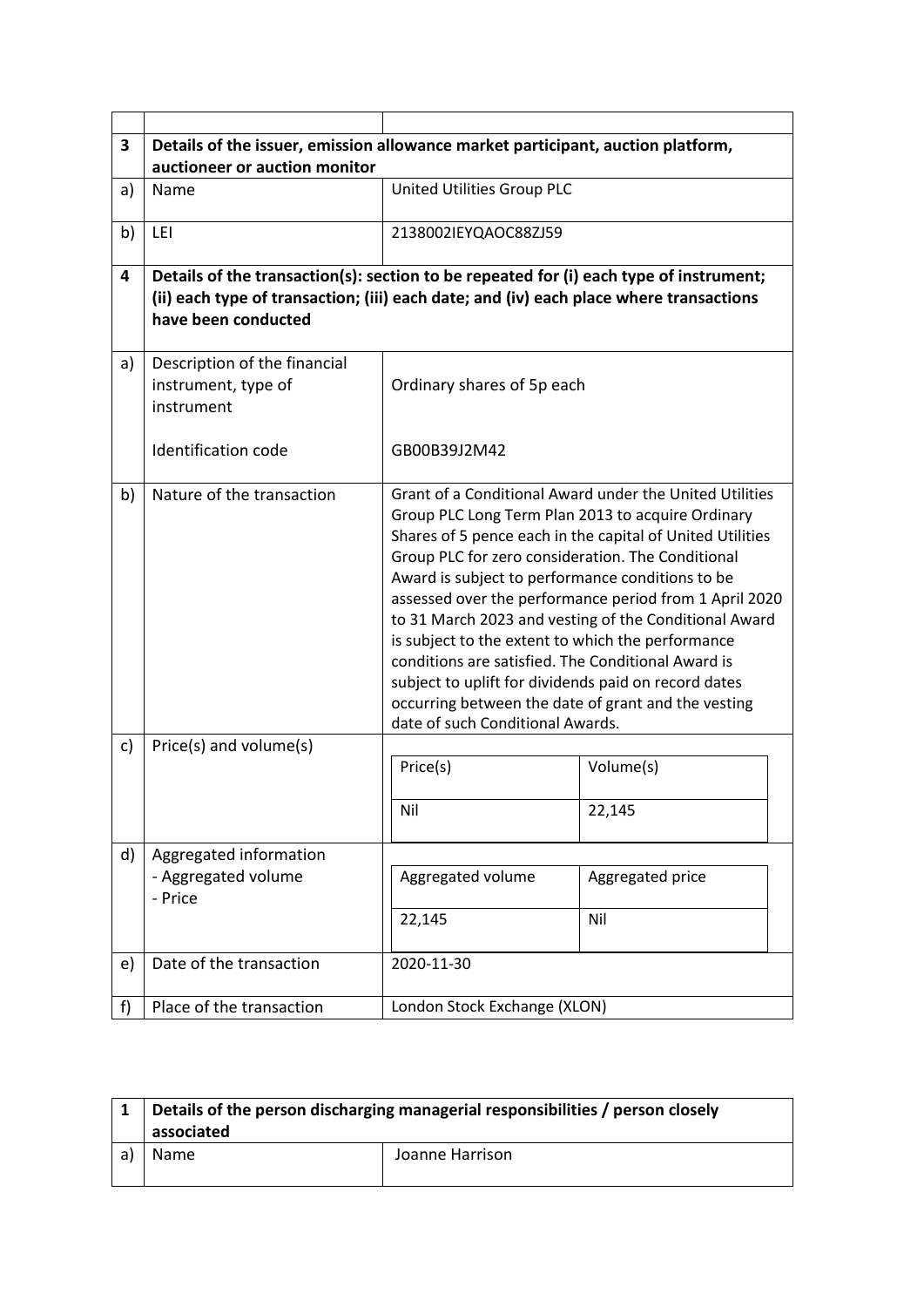| $\overline{2}$ | <b>Reason for the notification</b>                                                                                                                                                                      |                                                                                                                                                                                                                                                                                                                                                                                                                                                                                                                                                                                                                                                                     |                                                     |  |  |  |
|----------------|---------------------------------------------------------------------------------------------------------------------------------------------------------------------------------------------------------|---------------------------------------------------------------------------------------------------------------------------------------------------------------------------------------------------------------------------------------------------------------------------------------------------------------------------------------------------------------------------------------------------------------------------------------------------------------------------------------------------------------------------------------------------------------------------------------------------------------------------------------------------------------------|-----------------------------------------------------|--|--|--|
| a)             | Position/status                                                                                                                                                                                         |                                                                                                                                                                                                                                                                                                                                                                                                                                                                                                                                                                                                                                                                     | Director of Environment, Planning & Innovation/PDMR |  |  |  |
| b)             | Initial notification<br>/Amendment                                                                                                                                                                      | Initial notification                                                                                                                                                                                                                                                                                                                                                                                                                                                                                                                                                                                                                                                |                                                     |  |  |  |
| 3              | Details of the issuer, emission allowance market participant, auction platform,<br>auctioneer or auction monitor                                                                                        |                                                                                                                                                                                                                                                                                                                                                                                                                                                                                                                                                                                                                                                                     |                                                     |  |  |  |
| a)             | Name                                                                                                                                                                                                    |                                                                                                                                                                                                                                                                                                                                                                                                                                                                                                                                                                                                                                                                     | United Utilities Group PLC                          |  |  |  |
| b)             | LEI                                                                                                                                                                                                     |                                                                                                                                                                                                                                                                                                                                                                                                                                                                                                                                                                                                                                                                     | 2138002IEYQAOC88ZJ59                                |  |  |  |
| 4              | Details of the transaction(s): section to be repeated for (i) each type of instrument;<br>(ii) each type of transaction; (iii) each date; and (iv) each place where transactions<br>have been conducted |                                                                                                                                                                                                                                                                                                                                                                                                                                                                                                                                                                                                                                                                     |                                                     |  |  |  |
| a)             | Description of the financial<br>instrument, type of<br>instrument                                                                                                                                       | Ordinary shares of 5p each                                                                                                                                                                                                                                                                                                                                                                                                                                                                                                                                                                                                                                          |                                                     |  |  |  |
|                | Identification code                                                                                                                                                                                     | GB00B39J2M42                                                                                                                                                                                                                                                                                                                                                                                                                                                                                                                                                                                                                                                        |                                                     |  |  |  |
| b)             | Nature of the transaction                                                                                                                                                                               | Grant of a Conditional Award under the United Utilities<br>Group PLC Long Term Plan 2013 to acquire Ordinary<br>Shares of 5 pence each in the capital of United Utilities<br>Group PLC for zero consideration. The Conditional<br>Award is subject to performance conditions to be<br>assessed over the performance period from 1 April 2020<br>to 31 March 2023 and vesting of the Conditional Award<br>is subject to the extent to which the performance<br>conditions are satisfied. The Conditional Award is<br>subject to uplift for dividends paid on record dates<br>occurring between the date of grant and the vesting<br>date of such Conditional Awards. |                                                     |  |  |  |
| c)             | Price(s) and volume(s)                                                                                                                                                                                  | Price(s)<br>Volume(s)<br>Nil<br>14,015                                                                                                                                                                                                                                                                                                                                                                                                                                                                                                                                                                                                                              |                                                     |  |  |  |
| d)             | Aggregated information<br>- Aggregated volume<br>- Price                                                                                                                                                | Aggregated volume<br>Aggregated price<br>14,015<br>Nil                                                                                                                                                                                                                                                                                                                                                                                                                                                                                                                                                                                                              |                                                     |  |  |  |
| e)             | Date of the transaction                                                                                                                                                                                 | 2020-11-30                                                                                                                                                                                                                                                                                                                                                                                                                                                                                                                                                                                                                                                          |                                                     |  |  |  |
| f)             | Place of the transaction                                                                                                                                                                                | London Stock Exchange (XLON)                                                                                                                                                                                                                                                                                                                                                                                                                                                                                                                                                                                                                                        |                                                     |  |  |  |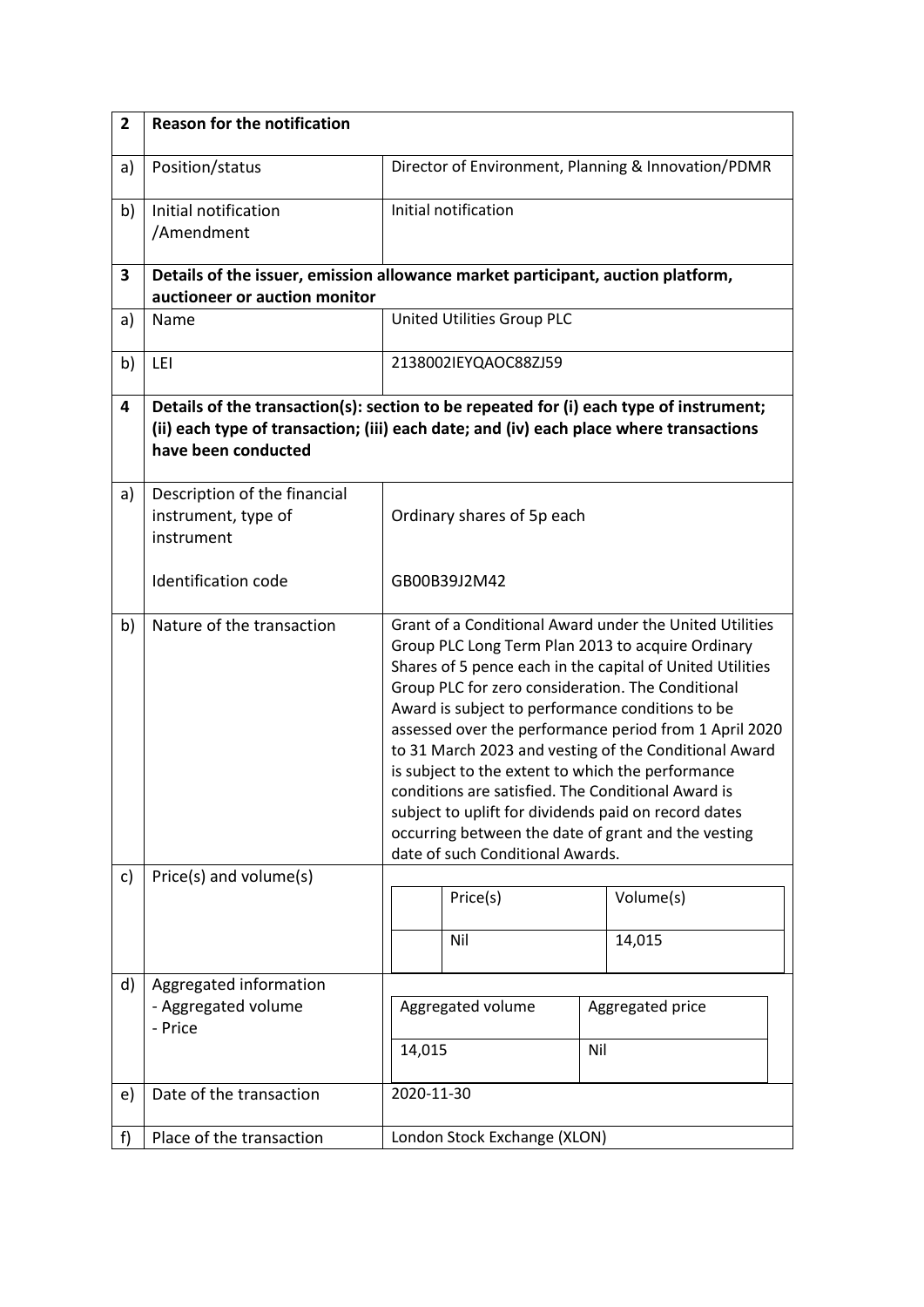| $\mathbf{1}$   | Details of the person discharging managerial responsibilities / person closely                                                                                                                          |                                                                                                                                                                                                                                                                                                                                                                                                                                                                                                                                                                                                                                                                     |                                 |  |  |  |
|----------------|---------------------------------------------------------------------------------------------------------------------------------------------------------------------------------------------------------|---------------------------------------------------------------------------------------------------------------------------------------------------------------------------------------------------------------------------------------------------------------------------------------------------------------------------------------------------------------------------------------------------------------------------------------------------------------------------------------------------------------------------------------------------------------------------------------------------------------------------------------------------------------------|---------------------------------|--|--|--|
|                | associated                                                                                                                                                                                              |                                                                                                                                                                                                                                                                                                                                                                                                                                                                                                                                                                                                                                                                     |                                 |  |  |  |
| a)             | Name                                                                                                                                                                                                    | Gaynor Kenyon                                                                                                                                                                                                                                                                                                                                                                                                                                                                                                                                                                                                                                                       |                                 |  |  |  |
| $\overline{2}$ | <b>Reason for the notification</b>                                                                                                                                                                      |                                                                                                                                                                                                                                                                                                                                                                                                                                                                                                                                                                                                                                                                     |                                 |  |  |  |
| a)             | Position/status                                                                                                                                                                                         |                                                                                                                                                                                                                                                                                                                                                                                                                                                                                                                                                                                                                                                                     | Corporate Affairs Director/PDMR |  |  |  |
| b)             | Initial notification<br>/Amendment                                                                                                                                                                      | Initial notification                                                                                                                                                                                                                                                                                                                                                                                                                                                                                                                                                                                                                                                |                                 |  |  |  |
| 3              | Details of the issuer, emission allowance market participant, auction platform,<br>auctioneer or auction monitor                                                                                        |                                                                                                                                                                                                                                                                                                                                                                                                                                                                                                                                                                                                                                                                     |                                 |  |  |  |
| a)             | Name                                                                                                                                                                                                    | United Utilities Group PLC                                                                                                                                                                                                                                                                                                                                                                                                                                                                                                                                                                                                                                          |                                 |  |  |  |
| b)             | LEI                                                                                                                                                                                                     | 2138002IEYQAOC88ZJ59                                                                                                                                                                                                                                                                                                                                                                                                                                                                                                                                                                                                                                                |                                 |  |  |  |
| 4              | Details of the transaction(s): section to be repeated for (i) each type of instrument;<br>(ii) each type of transaction; (iii) each date; and (iv) each place where transactions<br>have been conducted |                                                                                                                                                                                                                                                                                                                                                                                                                                                                                                                                                                                                                                                                     |                                 |  |  |  |
| a)             | Description of the financial<br>instrument, type of<br>instrument                                                                                                                                       | Ordinary shares of 5p each                                                                                                                                                                                                                                                                                                                                                                                                                                                                                                                                                                                                                                          |                                 |  |  |  |
|                | Identification code                                                                                                                                                                                     | GB00B39J2M42                                                                                                                                                                                                                                                                                                                                                                                                                                                                                                                                                                                                                                                        |                                 |  |  |  |
| b)             | Nature of the transaction                                                                                                                                                                               | Grant of a Conditional Award under the United Utilities<br>Group PLC Long Term Plan 2013 to acquire Ordinary<br>Shares of 5 pence each in the capital of United Utilities<br>Group PLC for zero consideration. The Conditional<br>Award is subject to performance conditions to be<br>assessed over the performance period from 1 April 2020<br>to 31 March 2023 and vesting of the Conditional Award<br>is subject to the extent to which the performance<br>conditions are satisfied. The Conditional Award is<br>subject to uplift for dividends paid on record dates<br>occurring between the date of grant and the vesting<br>date of such Conditional Awards. |                                 |  |  |  |
| c)             | Price(s) and volume(s)                                                                                                                                                                                  | Price(s)<br>Volume(s)                                                                                                                                                                                                                                                                                                                                                                                                                                                                                                                                                                                                                                               |                                 |  |  |  |
|                |                                                                                                                                                                                                         | Nil<br>18,104                                                                                                                                                                                                                                                                                                                                                                                                                                                                                                                                                                                                                                                       |                                 |  |  |  |
| d)             | Aggregated information<br>- Aggregated volume<br>- Price                                                                                                                                                | Aggregated volume<br>18,104                                                                                                                                                                                                                                                                                                                                                                                                                                                                                                                                                                                                                                         | Aggregated price<br>Nil         |  |  |  |
|                |                                                                                                                                                                                                         |                                                                                                                                                                                                                                                                                                                                                                                                                                                                                                                                                                                                                                                                     |                                 |  |  |  |
| e)             | Date of the transaction                                                                                                                                                                                 | 2020-11-30                                                                                                                                                                                                                                                                                                                                                                                                                                                                                                                                                                                                                                                          |                                 |  |  |  |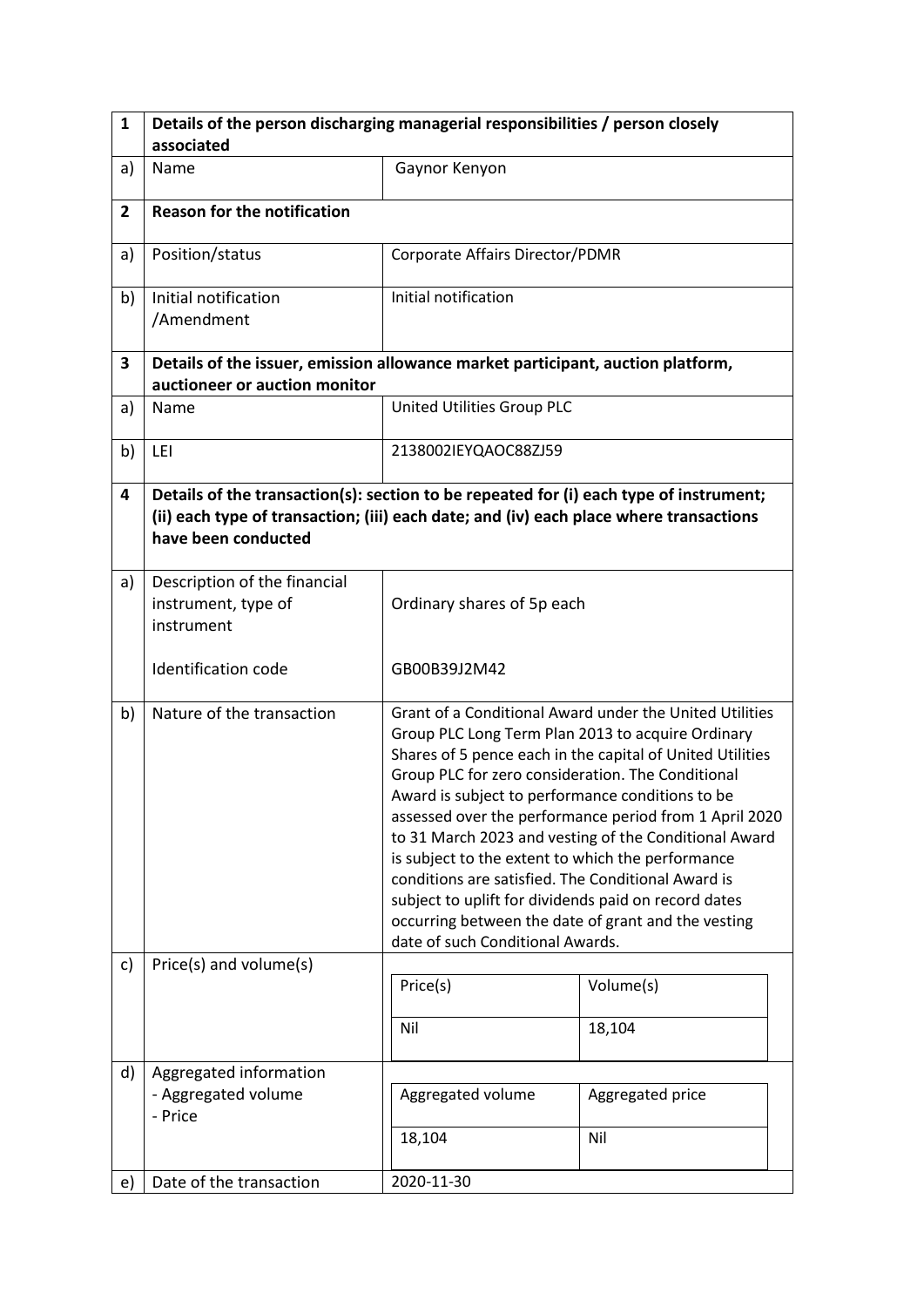| $\vert f \vert$ Place of the transaction | London Stock Exchange (XLON) |
|------------------------------------------|------------------------------|

| 1.           | Details of the person discharging managerial responsibilities / person closely<br>associated                                                                                                            |                                                                                                                                                                                                                                                                                                                                                                                                                                                                                                                                                                                                                                                                     |           |  |  |  |
|--------------|---------------------------------------------------------------------------------------------------------------------------------------------------------------------------------------------------------|---------------------------------------------------------------------------------------------------------------------------------------------------------------------------------------------------------------------------------------------------------------------------------------------------------------------------------------------------------------------------------------------------------------------------------------------------------------------------------------------------------------------------------------------------------------------------------------------------------------------------------------------------------------------|-----------|--|--|--|
| a)           | Name                                                                                                                                                                                                    | <b>Steve Mogford</b>                                                                                                                                                                                                                                                                                                                                                                                                                                                                                                                                                                                                                                                |           |  |  |  |
| $\mathbf{2}$ | <b>Reason for the notification</b>                                                                                                                                                                      |                                                                                                                                                                                                                                                                                                                                                                                                                                                                                                                                                                                                                                                                     |           |  |  |  |
| a)           | Position/status                                                                                                                                                                                         | Chief Executive Officer/PDMR                                                                                                                                                                                                                                                                                                                                                                                                                                                                                                                                                                                                                                        |           |  |  |  |
| b)           | Initial notification<br>/Amendment                                                                                                                                                                      | Initial notification                                                                                                                                                                                                                                                                                                                                                                                                                                                                                                                                                                                                                                                |           |  |  |  |
| 3            | Details of the issuer, emission allowance market participant, auction platform,<br>auctioneer or auction monitor                                                                                        |                                                                                                                                                                                                                                                                                                                                                                                                                                                                                                                                                                                                                                                                     |           |  |  |  |
| a)           | Name                                                                                                                                                                                                    | United Utilities Group PLC                                                                                                                                                                                                                                                                                                                                                                                                                                                                                                                                                                                                                                          |           |  |  |  |
| b)           | LEI                                                                                                                                                                                                     | 2138002IEYQAOC88ZJ59                                                                                                                                                                                                                                                                                                                                                                                                                                                                                                                                                                                                                                                |           |  |  |  |
| 4            | Details of the transaction(s): section to be repeated for (i) each type of instrument;<br>(ii) each type of transaction; (iii) each date; and (iv) each place where transactions<br>have been conducted |                                                                                                                                                                                                                                                                                                                                                                                                                                                                                                                                                                                                                                                                     |           |  |  |  |
| a)           | Description of the financial<br>instrument, type of<br>instrument                                                                                                                                       | Ordinary shares of 5p each                                                                                                                                                                                                                                                                                                                                                                                                                                                                                                                                                                                                                                          |           |  |  |  |
|              | <b>Identification code</b>                                                                                                                                                                              | GB00B39J2M42                                                                                                                                                                                                                                                                                                                                                                                                                                                                                                                                                                                                                                                        |           |  |  |  |
| b)           | Nature of the transaction                                                                                                                                                                               | Grant of a Conditional Award under the United Utilities<br>Group PLC Long Term Plan 2013 to acquire Ordinary<br>Shares of 5 pence each in the capital of United Utilities<br>Group PLC for zero consideration. The Conditional<br>Award is subject to performance conditions to be<br>assessed over the performance period from 1 April 2020<br>to 31 March 2023 and vesting of the Conditional Award<br>is subject to the extent to which the performance<br>conditions are satisfied. The Conditional Award is<br>subject to uplift for dividends paid on record dates<br>occurring between the date of grant and the vesting<br>date of such Conditional Awards. |           |  |  |  |
| c)           | Price(s) and volume(s)                                                                                                                                                                                  | Price(s)                                                                                                                                                                                                                                                                                                                                                                                                                                                                                                                                                                                                                                                            | Volume(s) |  |  |  |
|              |                                                                                                                                                                                                         | Nil                                                                                                                                                                                                                                                                                                                                                                                                                                                                                                                                                                                                                                                                 | 112,097   |  |  |  |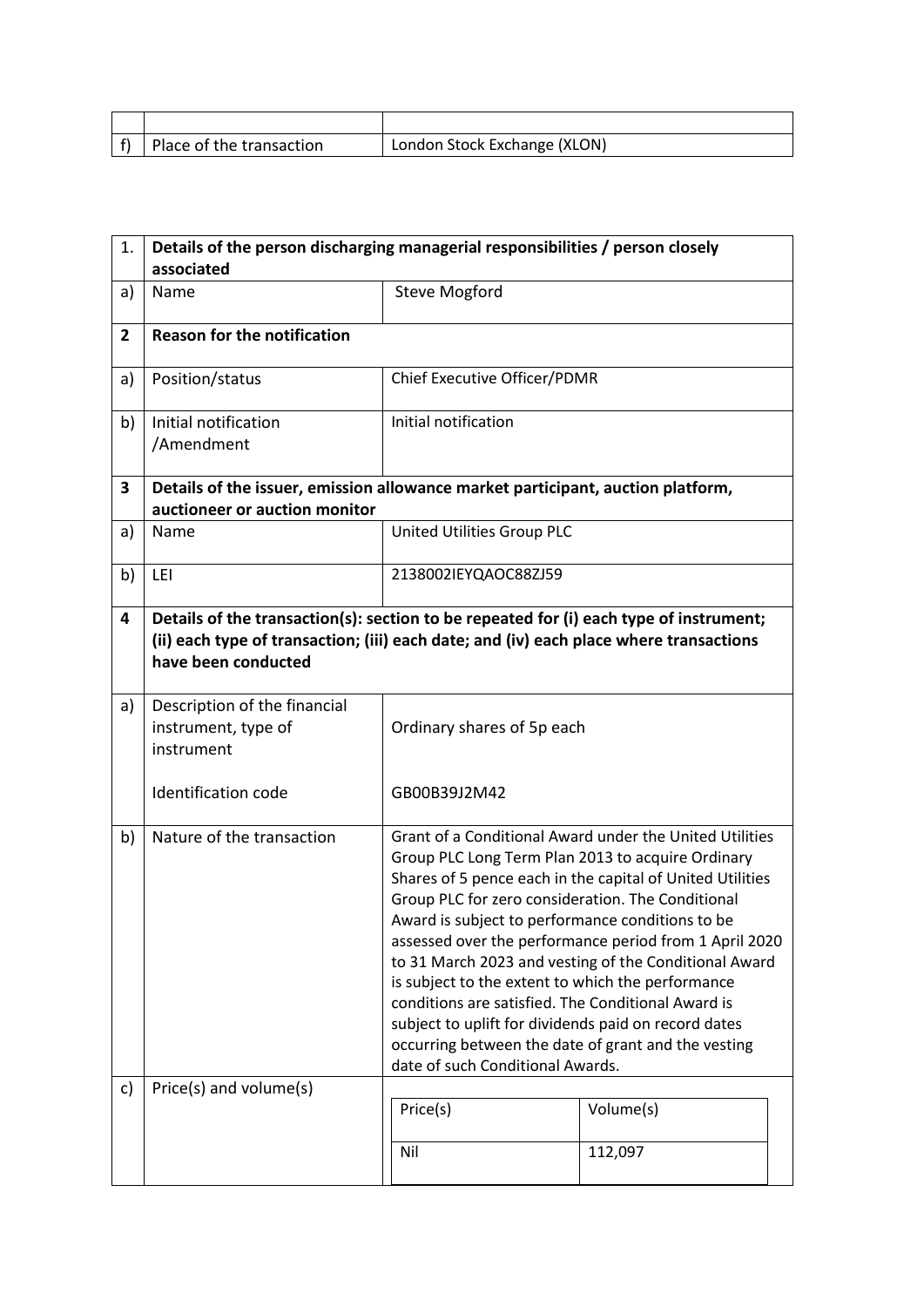| $\mathsf{d}$ | Aggregated information         |                              |                  |  |
|--------------|--------------------------------|------------------------------|------------------|--|
|              | - Aggregated volume<br>- Price | Aggregated volume            | Aggregated price |  |
|              |                                | 112,097                      | Nil              |  |
| e)           | Date of the transaction        | 2020-11-30                   |                  |  |
|              | Place of the transaction       | London Stock Exchange (XLON) |                  |  |

| $\mathbf{1}$   | Details of the person discharging managerial responsibilities / person closely |                                                                                                                                                                                                                                                                                                                                                                                                                                                                                                                  |  |  |
|----------------|--------------------------------------------------------------------------------|------------------------------------------------------------------------------------------------------------------------------------------------------------------------------------------------------------------------------------------------------------------------------------------------------------------------------------------------------------------------------------------------------------------------------------------------------------------------------------------------------------------|--|--|
|                | associated                                                                     |                                                                                                                                                                                                                                                                                                                                                                                                                                                                                                                  |  |  |
| a)             | Name                                                                           | Paula Steer                                                                                                                                                                                                                                                                                                                                                                                                                                                                                                      |  |  |
| $\overline{2}$ | <b>Reason for the notification</b>                                             |                                                                                                                                                                                                                                                                                                                                                                                                                                                                                                                  |  |  |
| a)             | Position/status                                                                | Director of Health, Safety, Wellbeing and Estates/PDMR                                                                                                                                                                                                                                                                                                                                                                                                                                                           |  |  |
| b)             | Initial notification                                                           | Initial notification                                                                                                                                                                                                                                                                                                                                                                                                                                                                                             |  |  |
|                | /Amendment                                                                     |                                                                                                                                                                                                                                                                                                                                                                                                                                                                                                                  |  |  |
| 3              |                                                                                | Details of the issuer, emission allowance market participant, auction platform,                                                                                                                                                                                                                                                                                                                                                                                                                                  |  |  |
|                | auctioneer or auction monitor                                                  |                                                                                                                                                                                                                                                                                                                                                                                                                                                                                                                  |  |  |
| a)             | Name                                                                           | <b>United Utilities Group PLC</b>                                                                                                                                                                                                                                                                                                                                                                                                                                                                                |  |  |
| b)             | LEI                                                                            | 2138002IEYQAOC88ZJ59                                                                                                                                                                                                                                                                                                                                                                                                                                                                                             |  |  |
| 4              |                                                                                | Details of the transaction(s): section to be repeated for (i) each type of instrument;                                                                                                                                                                                                                                                                                                                                                                                                                           |  |  |
|                | have been conducted                                                            | (ii) each type of transaction; (iii) each date; and (iv) each place where transactions                                                                                                                                                                                                                                                                                                                                                                                                                           |  |  |
| a)             | Description of the financial<br>instrument, type of<br>instrument              | Ordinary shares of 5p each                                                                                                                                                                                                                                                                                                                                                                                                                                                                                       |  |  |
|                | Identification code                                                            | GB00B39J2M42                                                                                                                                                                                                                                                                                                                                                                                                                                                                                                     |  |  |
| b)             | Nature of the transaction                                                      | Grant of a Conditional Award under the United Utilities<br>Group PLC Long Term Plan 2013 to acquire Ordinary<br>Shares of 5 pence each in the capital of United Utilities<br>Group PLC for zero consideration. The Conditional<br>Award is subject to performance conditions to be<br>assessed over the performance period from 1 April 2020<br>to 31 March 2023 and vesting of the Conditional Award<br>is subject to the extent to which the performance<br>conditions are satisfied. The Conditional Award is |  |  |